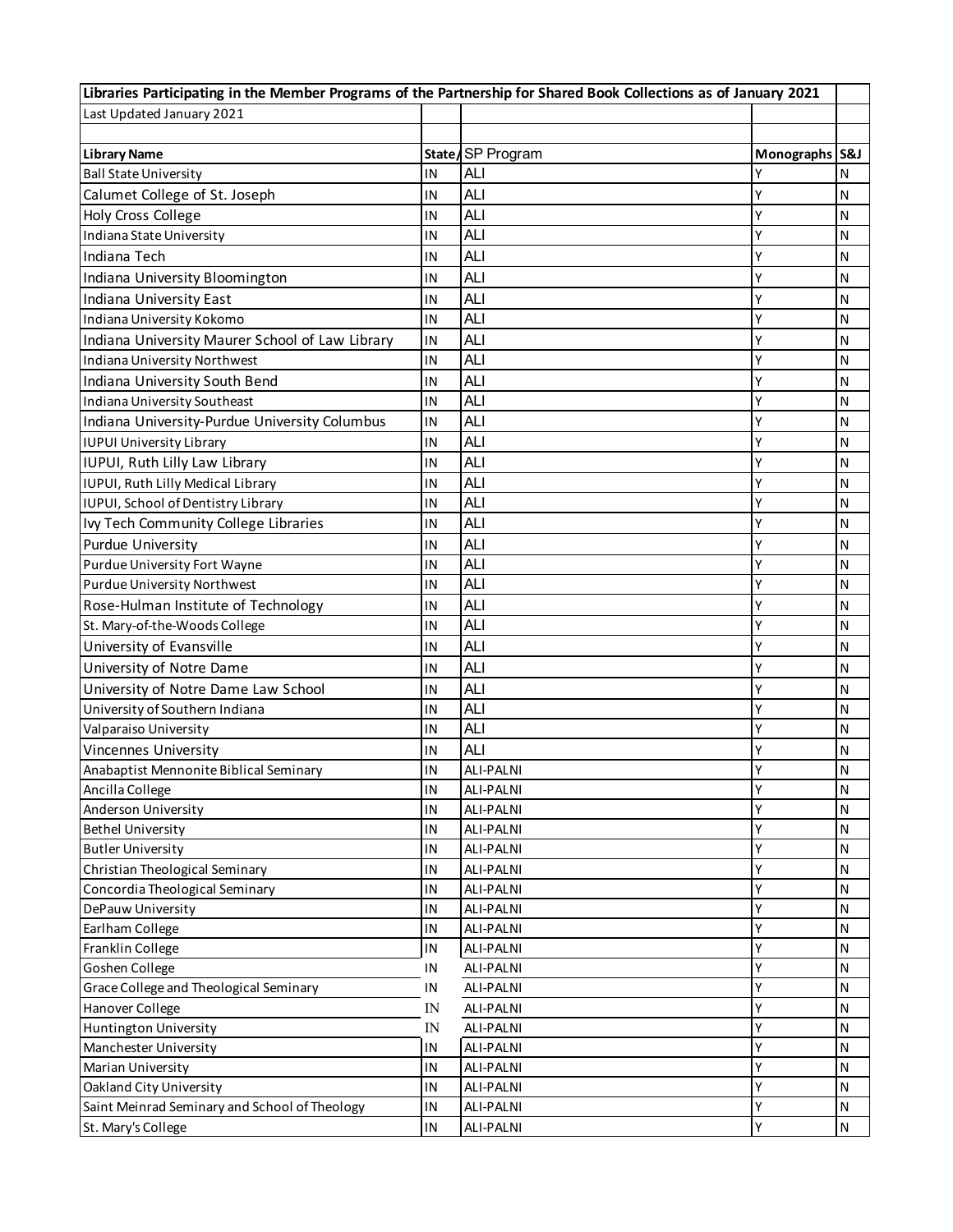| <b>Taylor University</b>                       | IN        | <b>ALI-PALNI</b>  | Υ      | $\mathsf{N}$ |
|------------------------------------------------|-----------|-------------------|--------|--------------|
| <b>Trine University</b>                        | IN        | ALI-PALNI         | Y      | N            |
| University of Indianapolis                     | IN        | <b>ALI-PALNI</b>  | Y      | N            |
| University of Saint Francis                    | IN        | <b>ALI-PALNI</b>  | Υ      | N            |
| Wabash College                                 | IN        | <b>ALI-PALNI</b>  | Y      | N            |
| Colorado Mesa University                       | CO        | Colorado Alliance | Υ      | $\mathsf{N}$ |
| Colorado School of Mines                       | CO        | Colorado Alliance | Y      | N            |
| Colorado State University - Fort Collins       | CO        | Colorado Alliance | Y      | $\mathsf{N}$ |
| University of Colorado Boulder                 | CO        | Colorado Alliance | Y      | Ν            |
| Denver Public Library                          | CO        | Colorado Alliance | Υ      | $\mathsf{N}$ |
| Regis University                               | CO        | Colorado Alliance | Y      | $\mathsf{N}$ |
| University of Colorado Colorado Springs        | CO        | Colorado Alliance | Y      | Ν            |
| University of Colorado Denver (Auraria)        | CO        | Colorado Alliance | Y      | Ν            |
| United States Air Force Academy (USAFA)        | CO        | Colorado Alliance | Y      | $\mathsf{N}$ |
| University of Colorado Anschutz Medical Campus | CO        | Colorado Alliance | Y      | N            |
| University of Denver                           | CO        | Colorado Alliance | Y      | $\mathsf{N}$ |
| University of Northern Colorado                | CO        | Colorado Alliance | Y      | Ν            |
| University of Wyoming                          | WY        | Colorado Alliance | Y      | $\mathsf{N}$ |
| Western State Colorado University              | CO        | Colorado Alliance | Y      | N            |
| Colorado College                               | CO        | Colorado Alliance | Y      | $\mathsf{N}$ |
| Colorado State University - Pueblo             | CO        | Colorado Alliance | Y      | Ν            |
| Adelphi University                             | <b>NY</b> | Connect NY        | Y      | $\mathsf{N}$ |
| <b>Bard College</b>                            | <b>NY</b> | Connect NY        | Y      | $\mathsf{N}$ |
| Canisius College                               | <b>NY</b> | Connect NY        | Y      | N            |
| Cazinovia College                              | <b>NY</b> | Connect NY        | Υ      | $\mathsf{N}$ |
| Colgate University                             | <b>NY</b> | Connect NY        | Υ      | $\mathsf{N}$ |
| <b>Hamilton College</b>                        | <b>NY</b> | Connect NY        | Υ      | ${\sf N}$    |
| Le Moyne College                               | <b>NY</b> | Connect NY        | Y      | $\mathsf{N}$ |
| Medaille College                               | <b>NY</b> | Connect NY        | Υ      | N            |
| Pace University                                | <b>NY</b> | Connect NY        | Y      | $\mathsf{N}$ |
| St. Lawrence University                        | <b>NY</b> | Connect NY        | Y      | N            |
| <b>Union College</b>                           | <b>NY</b> | Connect NY        | Y      | N            |
| Vassar College                                 | <b>NY</b> | Connect NY        | Y      | $\mathsf{N}$ |
| Athabasca University                           | AB        | COPPUL            | N      | У            |
| <b>Brandon University</b>                      | MB        | COPPUL            |        |              |
| Concordia University of Edmonton               | AB        | COPPUL            | у<br>N | у<br>у       |
| Kwantlen Polytechnic University                | BC        | COPPUL            | N      | у            |
| MacEwan University                             | AB        | COPPUL            | Ν      | У            |
| Mount Royal University                         | AB        | COPPUL            | Ν      | У            |
| Simon Fraser University                        | <b>BC</b> | COPPUL            | У      | у            |
| Thompson Rivers University                     | <b>BC</b> | COPPUL            | У      | У            |
| Trinity Western University                     | <b>BC</b> | COPPUL            | N      | у            |
| University of Alberta                          | AB        | COPPUL            | N      | У            |
| University of British Columbia                 | <b>BC</b> | COPPUL            | Ν      | у            |
| University of Calgary                          | AB        | COPPUL            | у      | у            |
| University of the Fraser Valley                | <b>BC</b> | COPPUL            | Ν      | У            |
| University of Lethbridge                       | AB        | COPPUL            | у      | У            |
| University of Manitoba                         | <b>MB</b> | COPPUL            | У      | у            |
| University of Northern British Columbia        | <b>BC</b> | COPPUL            | N      | y            |
| University of Regina                           | SK        | COPPUL            | У      | У            |
| University of Saskatchewan                     | <b>SK</b> | COPPUL            | у      | У            |
| University of Victoria                         | <b>BC</b> | COPPUL            | У      | y            |
|                                                |           |                   |        |              |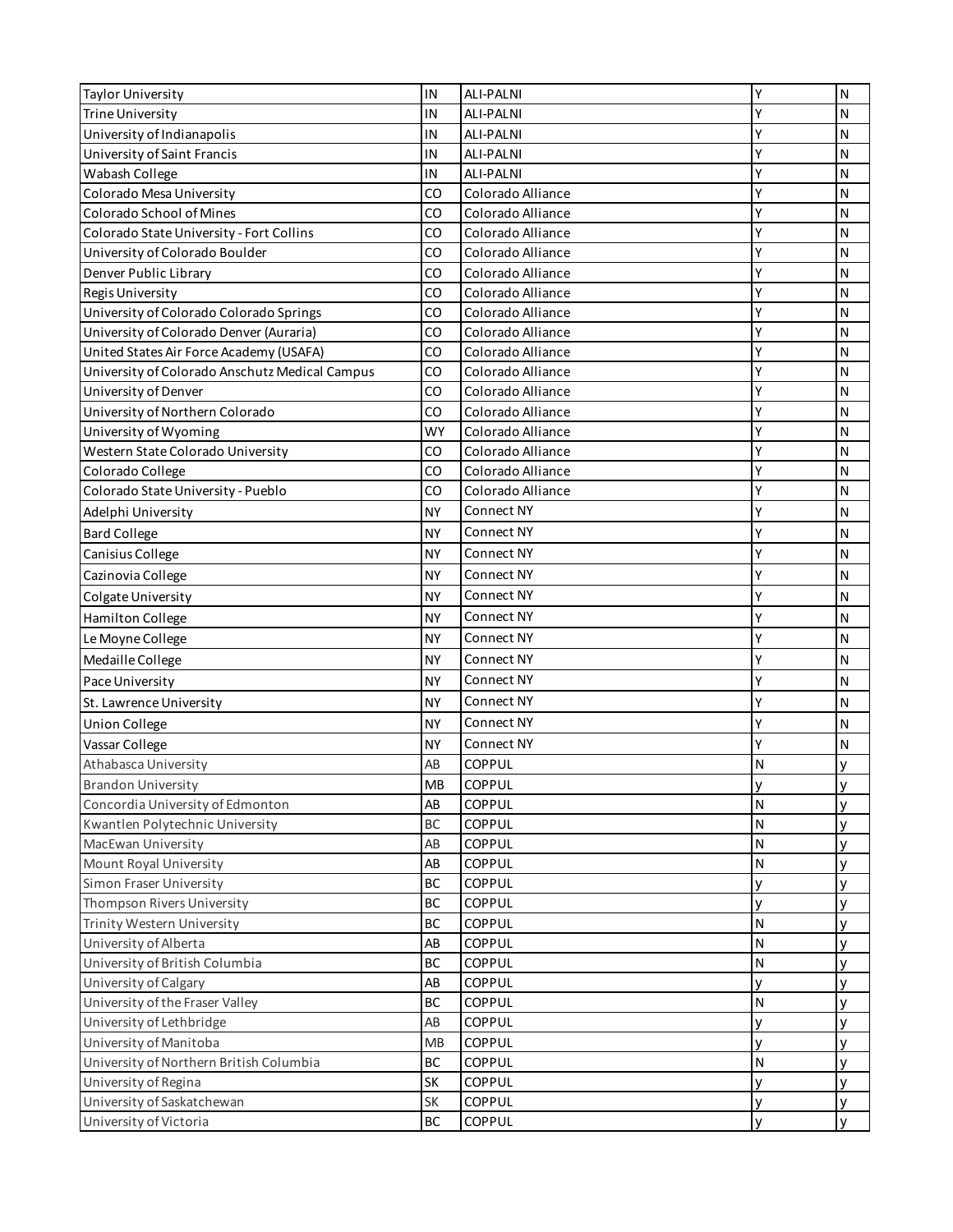| University of Winnipeg           | <b>MB</b> | COPPUL      | У | y            |
|----------------------------------|-----------|-------------|---|--------------|
| Vancouver Island University      | <b>BC</b> | COPPUL      | ٧ | y            |
| Center for Research Libraries    | IL        | <b>CRL</b>  | Y | Υ            |
| Adelphi University               | <b>NY</b> | <b>EAST</b> |   | N            |
| Amherst College                  | MA        | <b>EAST</b> | Υ | Y            |
| <b>Bard College</b>              | <b>NY</b> | <b>EAST</b> | Ý | Y            |
| <b>Boston College</b>            | MA        | <b>EAST</b> | Y | Υ            |
| <b>Boston University</b>         | МA        | <b>EAST</b> | Ý | Y            |
| <b>Bowie State University</b>    | <b>MD</b> | <b>EAST</b> | Υ | N            |
| <b>Brandeis University</b>       | МA        | <b>EAST</b> | Y | Υ            |
| <b>Bridgewater State</b>         | MA        | <b>EAST</b> | Υ | N            |
| Bryn Mawr College                | PA        | <b>EAST</b> | Υ | $\mathsf{N}$ |
| <b>Bucknell University</b>       | PA        | <b>EAST</b> | Υ | $\mathsf{N}$ |
| Colby College                    | <b>ME</b> | <b>EAST</b> | Y | $\mathsf{N}$ |
| Connecticut College              | CT        | <b>EAST</b> | Υ | Υ            |
| Coppin State University          | <b>MD</b> | <b>EAST</b> | Υ | N            |
| Davidson College                 | <b>NC</b> | <b>EAST</b> | Υ | N            |
| DeSales University               | PA        | <b>EAST</b> | Υ | Y            |
| Elms College                     | MA        | <b>EAST</b> |   | Y            |
| Fairfield University             | CT        | <b>EAST</b> | Y | Υ            |
| Five Colleges, Incorporated      | MA        | <b>EAST</b> | Ý | Y            |
| <b>FLARE</b>                     | FL        | <b>EAST</b> | Y | N            |
| Florida Atlantic University      | FL        | <b>EAST</b> | Y | N            |
| Florida Gulf Coast University    | FL        | <b>EAST</b> | Υ | N            |
| Florida International University | FL        | <b>EAST</b> | Y | $\mathsf{N}$ |
| Florida State University         | FL        | <b>EAST</b> | Υ | N            |
| Frostburg State University       | <b>MD</b> | <b>EAST</b> | Υ | $\mathsf{N}$ |
| <b>Furman University</b>         | SC        | <b>EAST</b> | Υ | $\mathsf{N}$ |
| Gettysburg College               | PA        | <b>EAST</b> | Y | $\mathsf{N}$ |
| <b>Hamilton College</b>          | <b>NY</b> | <b>EAST</b> | Υ | Υ            |
| Hampshire College                | MA        | <b>EAST</b> | Υ | N            |
| Hobart & William Smith Colleges  | <b>NY</b> | <b>EAST</b> | N | N            |
| Hofstra University               | <b>NY</b> | <b>EAST</b> | Y | Y            |
| Lafayette College                | PA        | <b>EAST</b> | Υ | Υ            |
| Lehigh University                | PA        | <b>EAST</b> | Υ | ${\sf N}$    |
| Loyola - Notre Dame Library      | <b>MD</b> | <b>EAST</b> | Υ | Υ            |
| MBL/WHOI, MA                     | MA        | <b>EAST</b> | N | Υ            |
| Middlebury College               | VT        | EAST        | Ý | $\mathsf{N}$ |
| Morgan State University          | <b>MD</b> | <b>EAST</b> | Y | ${\sf N}$    |
| Mount Holyoke College            | MA        | <b>EAST</b> | Υ | Υ            |
| New York University              | <b>NY</b> | <b>EAST</b> | Y | Υ            |
| Northeastern University          | MA        | <b>EAST</b> | N | $\mathsf{N}$ |
| Phillips Exeter Academy          | <b>NH</b> | <b>EAST</b> | Υ | $\mathsf{N}$ |
| Saint Anselm College             | <b>NH</b> | <b>EAST</b> | Υ | $\mathsf{N}$ |
| Salisbury University             | <b>MD</b> | <b>EAST</b> | Y | $\mathsf{N}$ |
| Siena College                    | <b>NY</b> | <b>EAST</b> | Y | Υ            |
| Skidmore College                 | <b>NY</b> | <b>EAST</b> | Y | ${\sf N}$    |
|                                  | MA        | <b>EAST</b> | Υ | Υ            |
| Smith College                    |           | <b>EAST</b> | Y |              |
| St. Mary's College of Maryland   | <b>MD</b> |             |   | ${\sf N}$    |
| Swarthmore College               | PA        | EAST        | Y | Υ            |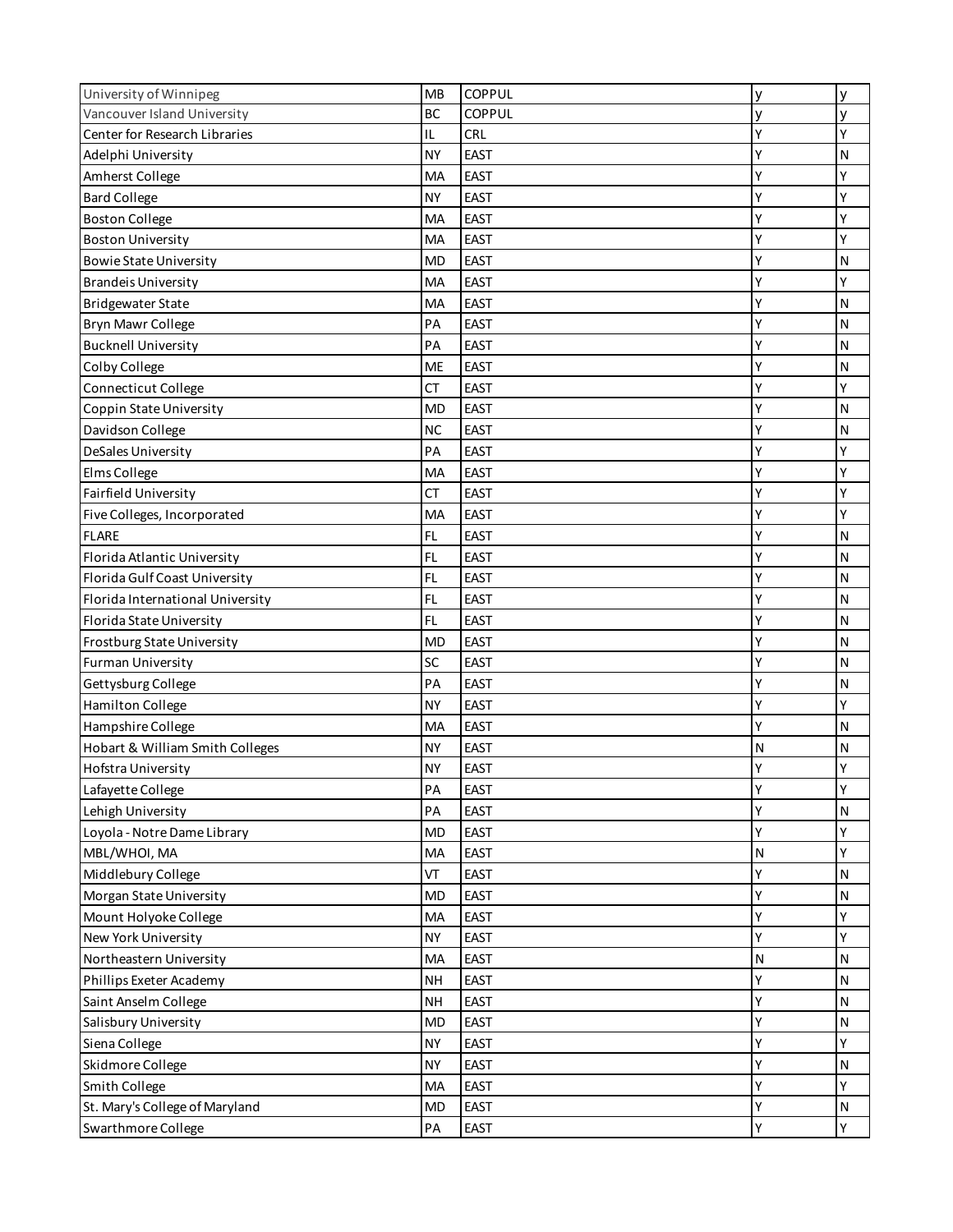| <b>Syracuse University</b>                            | <b>NY</b> | <b>EAST</b>              | Y      | Υ                            |
|-------------------------------------------------------|-----------|--------------------------|--------|------------------------------|
| <b>Towson University</b>                              | <b>MD</b> | <b>EAST</b>              | Υ      | N                            |
| <b>Trinity College</b>                                | СT        | <b>EAST</b>              | Υ      | Υ                            |
| <b>Tufts University</b>                               | MA        | <b>EAST</b>              | Υ      | Υ                            |
| <b>Union College</b>                                  | <b>NY</b> | <b>EAST</b>              | Υ      | Υ                            |
| University of Baltimore                               | <b>MD</b> | <b>EAST</b>              | Υ      | N                            |
| University of Connecticut                             | СT        | <b>EAST</b>              | Υ      | $\mathsf{N}$                 |
| University of Florida (UF)                            | FL        | <b>EAST</b>              | Υ      | N                            |
| University of Maryland Baltimore County               | <b>MD</b> | <b>EAST</b>              | Y      | $\mathsf{N}$                 |
| University of Maryland Center for Environment Science | <b>MD</b> | <b>EAST</b>              | Y      | N                            |
| University of Maryland, Eastern Shore                 | MD        | <b>EAST</b>              | Y      | N                            |
| University of Maryland Global Campus                  | MD        | <b>EAST</b>              | Υ      | $\mathsf{N}$                 |
| University of Massachusetts Amherst                   | MA        | <b>EAST</b>              | Y      | Υ                            |
| University of Massachusetts Boston                    | MA        | <b>EAST</b>              | Υ      | N                            |
| University of Massachusetts Dartmouth                 | МA        | <b>EAST</b>              | Υ      | N                            |
| University of Massachusetts Lowell                    | МA        | <b>EAST</b>              | Y      | N                            |
| University of Massachusetts Medical School            | MA        | <b>EAST</b>              | N      | Υ                            |
| University of New Hampshire                           | NΗ        | <b>EAST</b>              | Υ      | N                            |
| University of North Florida                           | FL        | <b>EAST</b>              | Υ      | $\mathsf{N}$                 |
| University of Pittsburgh                              | PA        | <b>EAST</b>              | Υ      | Υ                            |
| University of Rhode Island                            | <b>RI</b> | <b>EAST</b>              | Υ      | $\mathsf{N}$                 |
|                                                       |           |                          | Υ      | Υ                            |
| University of Rochester                               | NΥ        | <b>EAST</b>              |        | Υ                            |
| University of the South                               | ΤN        | <b>EAST</b>              | Y      |                              |
| University of West Florida                            | FL        | <b>EAST</b>              | Y      | $\mathsf{N}$                 |
| <b>US Coast Guard Academy</b>                         | СT        | <b>EAST</b>              | Υ      | Υ                            |
| Vassar College                                        | NY        | <b>EAST</b>              | Y      | Υ                            |
| Villanova University                                  | PA        | <b>EAST</b>              | N      | $\mathsf{N}$                 |
| Wellesley College                                     | MA        | <b>EAST</b>              | Y      | N                            |
| Wesleyan University                                   | СT        | <b>EAST</b>              | Y      | N                            |
| Westfield State University                            | МA        | <b>EAST</b>              | N      | N                            |
| Williams College                                      | МA        | <b>EAST</b>              | Y      | Υ                            |
| Worcester Polytechnic Institute                       | MA        | <b>EAST</b>              | N      | $\mathsf{N}$                 |
| Allegheny College                                     | PA        | HathiTrust               | Y      | $\mathsf{N}$                 |
| Arizona State                                         | AZ        | HathiTrust               | Υ      | $\mathsf{N}$                 |
| <b>Boston University</b>                              | МA        | HathiTrust               | Υ      | N                            |
| <b>Brandeis University</b>                            | MA        | HathiTrust               | Υ      | ${\sf N}$                    |
| <b>Brigham Young</b>                                  | UT        | HathiTrust               | Υ      | $\mathsf{N}$                 |
| <b>Brown University</b><br><b>Bryn Mawr College</b>   | RI<br>PA  | HathiTrust<br>HathiTrust | Υ<br>Υ | $\mathsf{N}$<br>$\mathsf{N}$ |
| Carleton College                                      | MN        | HathiTrust               | Υ      | N                            |
| <b>Claremont Colleges</b>                             | СA        | HathiTrust               | Y      | $\mathsf{N}$                 |
| Colby College                                         | <b>ME</b> | HathiTrust               | Υ      | $\mathsf{N}$                 |
| Columbia University                                   | <b>NY</b> | HathiTrust               | Υ      | N                            |
| Dartmouth College                                     | <b>NH</b> | HathiTrust               | Υ      | ${\sf N}$                    |
| Dickinson College                                     | PA        | HathiTrust               | Y      | $\mathsf{N}$                 |
| Duke University                                       | <b>NC</b> | HathiTrust               | Υ      | $\mathsf{N}$                 |
| <b>Emory University</b>                               | GA        | HathiTrust               | Y      | N                            |
| Georgia Tech University                               | GA        | HathiTrust               | Υ      | N                            |
| Getty Research Institute                              | CA        | HathiTrust               | Y      | $\mathsf{N}$                 |
| Harvard University                                    | MA        | HathiTrust               | Y      | $\mathsf{N}$                 |
| Indiana University                                    | IN        | HathiTrust               | Υ      | ${\sf N}$                    |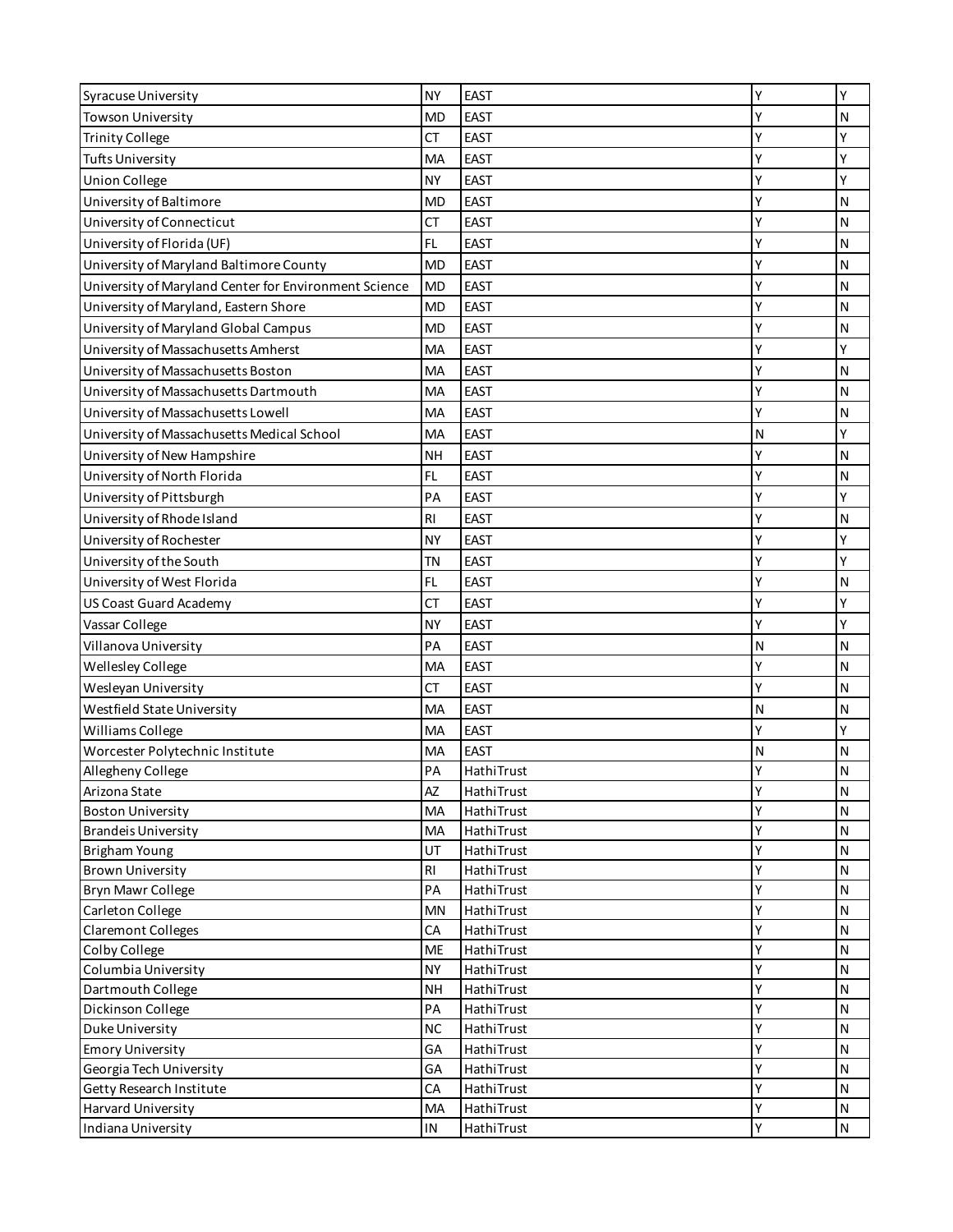| Iowa State                                                     | IA        | HathiTrust               | Y | N                         |
|----------------------------------------------------------------|-----------|--------------------------|---|---------------------------|
| Johns Hopkins University                                       | <b>MD</b> | HathiTrust               | Υ | N                         |
| LaFayette College                                              | PA        | HathiTrust               | Y | N                         |
| Macalaster College                                             | MN        | HathiTrust               | Y | N                         |
| <b>McGill University</b>                                       | QC        | HathiTrust               | Υ | N                         |
| MIT                                                            | MA        | HathiTrust               | γ | N                         |
| New York Public Library                                        | <b>NY</b> | HathiTrust               | Y | N                         |
| New York University                                            | <b>NY</b> | HathiTrust               | Y | N                         |
| North Carolina State University                                | <b>NC</b> | HathiTrust               | Y | $\mathsf{N}$              |
| Northwestern                                                   | IL        | HathiTrust               | Υ | $\mathsf{N}$              |
| Ohio State                                                     | OH        | HathiTrust               | Y | N                         |
| Pennsylvania State                                             | PA        | HathiTrust               | Y | ${\sf N}$                 |
| Princeton University                                           | <b>NJ</b> | HathiTrust               | Y | $\mathsf{N}$              |
| Southern Methodist University                                  | <b>TX</b> | HathiTrust               | Y | $\mathsf{N}$              |
| Swarthmore College                                             | PA        | HathiTrust               | Υ | N                         |
| Syracuse University                                            | <b>NY</b> | HathiTrust               | Y | N                         |
| Temple University                                              | PA        | HathiTrust               | Y | $\mathsf{N}$              |
| <b>Texas State</b>                                             | <b>TX</b> | HathiTrust               | Y | N                         |
| <b>Tufts University</b>                                        | MA        | HathiTrust               | Y | N                         |
| <b>Union College</b>                                           | <b>NY</b> | HathiTrust               | Υ | N                         |
| University of Texas                                            | <b>TX</b> | HathiTrust               | Y | $\mathsf{N}$              |
| University of Virginia                                         | VA        | HathiTrust               | Υ | N                         |
| University of Alberta                                          | AB        | HathiTrust               | Υ | N                         |
| University of Arizona                                          | AZ        | HathiTrust               | Y | N                         |
| University of British Columbia                                 | BC        | HathiTrust               | Y | $\mathsf{N}$              |
|                                                                | AB        |                          | Y | $\mathsf{N}$              |
| University of Calgary                                          | CA        | HathiTrust               | Y |                           |
| University of California, Merces                               |           | HathiTrust               | Y | N                         |
| University of California, Northern Regional Library Facilit CA | CA        | HathiTrust<br>HathiTrust | Y | ${\sf N}$<br>$\mathsf{N}$ |
| University of California, San Diego                            |           |                          | Υ |                           |
| University of California, Santa Cruz                           | CA        | HathiTrust               | Y | N                         |
| University of California, Southern Regional Library Facilit    | <b>CA</b> | HathiTrust               | Y | N                         |
| University of Chicago                                          | IL        | HathiTrust               |   | N                         |
| University of Delaware                                         | DE        | HathiTrust               | Y | N                         |
| University of Florida (FLARE)                                  | FL.       | HathiTrust               | Y | N                         |
| University of Georgia                                          | GA        | HathiTrust               | Υ | N                         |
| University of Houston                                          | <b>TX</b> | HathiTrust               | Υ | N                         |
| University of Illinois, Urbana Champaign                       | IL        | HathiTrust               | Υ | $\mathsf{N}$              |
| University of Iowa                                             | IA        | HathiTrust               | Υ | $\mathsf{N}$              |
| University of Maryland, College Park                           | MD        | HathiTrust               | Υ | N                         |
| University of Michigan                                         | MI        | HathiTrust               | Υ | ${\sf N}$                 |
| University of Minnesota                                        | <b>MN</b> | HathiTrust               | Y | $\mathsf{N}$              |
| University of Missouri                                         | MI        | HathiTrust               | Y | $\mathsf{N}$              |
| University of Notre Dame                                       | IN        | HathiTrust               | Y | $\mathsf{N}$              |
| University of Oklahoma                                         | OK        | HathiTrust               | Y | $\mathsf{N}$              |
| University of Pennsylvania                                     | PA        | HathiTrust               | Y | N                         |
| University of Pittsburgh                                       | PA        | HathiTrust               | Y | $\mathsf{N}$              |
| University of Queensland                                       |           | HathiTrust               | Υ | $\mathsf{N}$              |
| University of Rochester                                        | <b>NY</b> | HathiTrust               | Y | $\mathsf{N}$              |
| University of Tennessee                                        | <b>TN</b> | HathiTrust               | Y | $\mathsf{N}$              |
| University of Toronto                                          | ON        | HathiTrust               | Υ | $\mathsf{N}$              |
| University of Washington                                       | <b>WA</b> | HathiTrust               | Y | $\mathsf{N}$              |
| University of Wisconsin                                        | WI        | HathiTrust               | Y | $\mathsf{N}$              |
| University of Wyoming                                          | <b>WY</b> | HathiTrust               | Υ | $\mathsf{N}$              |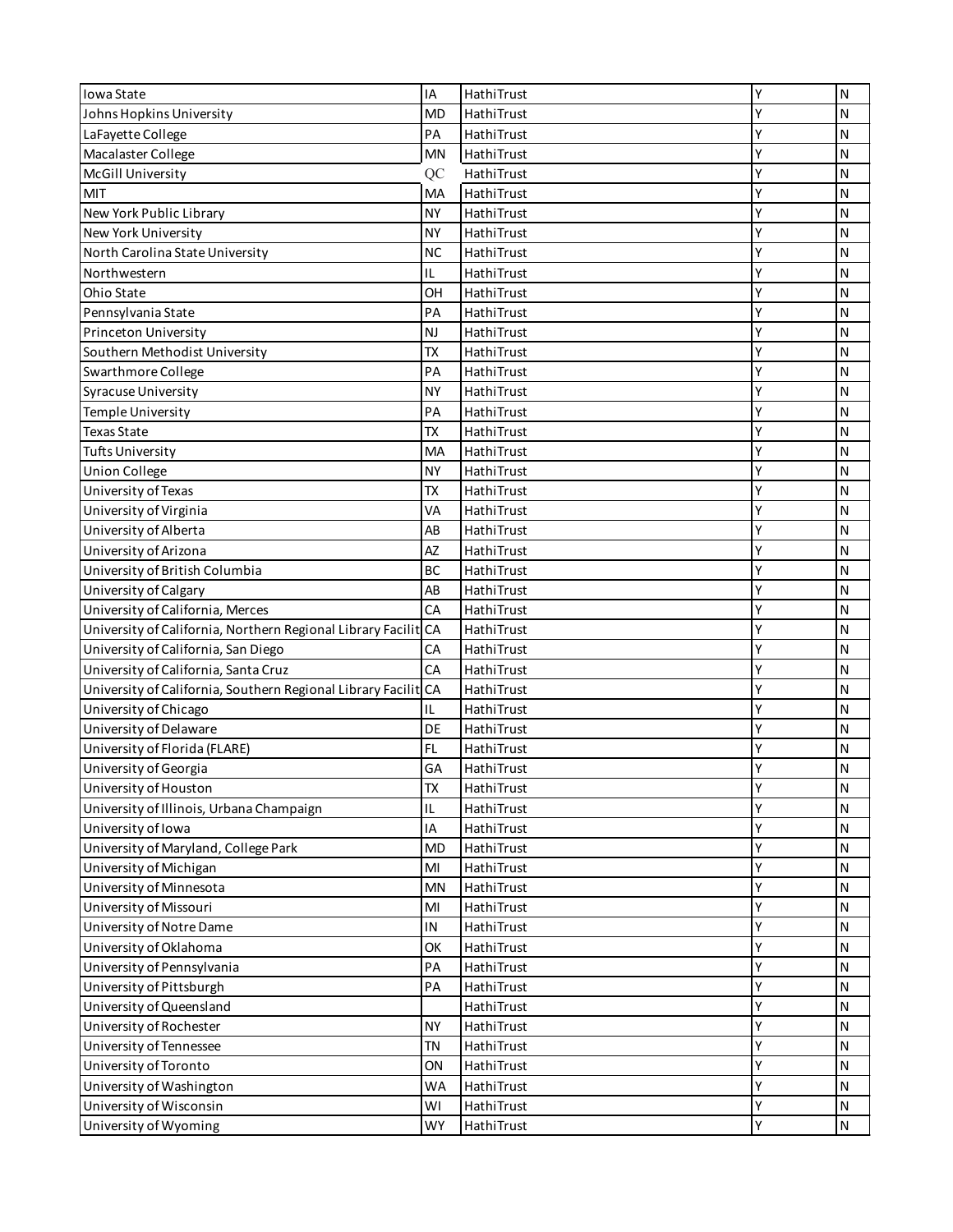| Wake Forest                                                    | <b>NC</b> | HathiTrust                                  | Y | N            |
|----------------------------------------------------------------|-----------|---------------------------------------------|---|--------------|
| Washington University, St. Louis                               | <b>MO</b> | HathiTrust                                  | Υ | $\mathsf{N}$ |
| West Virginia University                                       | <b>WV</b> | HathiTrust                                  | γ | N            |
| Yale University                                                | СT        | HathiTrust                                  | Υ | N            |
| University of Toronto                                          | ON        | Keep@Downsview                              | Υ | Υ            |
| University of Ottawa                                           | ON        | Keep@Downsview                              | Υ | Υ            |
| Western University                                             | ΟN        | Keep@Downsview                              | Υ | Υ            |
| McMaster University                                            | ON        | Keep@Downsview                              | Υ | Υ            |
| Queen's University                                             | ΟN        | Keep@Downsview                              | Y | Y            |
| College of Saint Benedict/Saint John's University, St. Jose MN |           | <b>MCCM</b>                                 | Y | N            |
| Concordia College, Moorhead, Minnesota                         | ΜN        | <b>MCCM</b>                                 | Y | N            |
| Macalester College, St. Paul, Minnesota                        | <b>MN</b> | <b>MCCM</b>                                 | Y | N            |
| Minneapolis College of Art & Design, Minneapolis, Minne MN     |           | <b>MCCM</b>                                 | Y | $\mathsf{N}$ |
| St. Catherine University, St. Paul, Minnesota                  | <b>MN</b> | <b>MCCM</b>                                 | Y | N            |
| Central Michigan University                                    | MI        | MI-SPI                                      | Υ | $\mathsf{N}$ |
| Eastern Michigan University                                    | MI        | MI-SPI                                      | Y | $\mathsf{N}$ |
| Grand Valley State University                                  | MI        | MI-SPI                                      | Y | $\mathsf{N}$ |
| Michigan Technological University                              | MI        | MI-SPI                                      | Υ | N            |
|                                                                | MI        | MI-SPI                                      | Υ | N            |
| Saginaw Valley State University                                |           | MI-SPI                                      |   |              |
| Wayne State University                                         | MI        |                                             |   | N            |
| Western Michigan University                                    | MI        | MI-SPI                                      | Y | N            |
| Ferris State University                                        | MI        | MI-SPI                                      | Y | N            |
| Oakland University                                             | MI        | MI-SPI                                      | Y | N            |
| Northern Michigan University                                   | MI        | MI-SPI                                      | Y | $\mathsf{N}$ |
| <b>Baker College</b>                                           | MI        | MI-SPI                                      | Y | N            |
| Kettering University                                           | MI        | MI-SPI                                      | Υ | N            |
| Michigan State University                                      | MI        | MI-SPI                                      | Y | N            |
| Spring Arbor University                                        | MI        | MI-SPI                                      | Υ | $\mathsf{N}$ |
| St. Cloud State University, St. Cloud, Minnesota               | MN        | Minnesota Cooperative Collection Management |   | N            |
| <b>Bangor Public Library</b>                                   | ME        | <b>MSCC</b>                                 | Y | Υ            |
| <b>Bates College</b>                                           | <b>ME</b> | <b>MSCC</b>                                 | Y | Υ            |
| <b>Belfast Free Library</b>                                    | ME        | <b>MSCC</b>                                 | Y | $\mathsf{N}$ |
| Blue Hill Public Library                                       | ME        | <b>MSCC</b>                                 | ٧ | N            |
| <b>Bowdoin College</b>                                         | <b>ME</b> | <b>MSCC</b>                                 | Υ | Υ            |
| Colby College                                                  | ME        | <b>MSCC</b>                                 | Υ | Υ            |
| Dorothy W. Quimby Library (Unity College)                      | ME        | <b>MSCC</b>                                 | Υ | $\mathsf{N}$ |
| Eastern Maine Community College                                | ME        | <b>MSCC</b>                                 | Y | N            |
| Edythe L. Dyer Community Library                               | ME        | <b>MSCC</b>                                 | Υ | N            |
| <b>Freeport Community Library</b>                              | ME        | <b>MSCC</b>                                 | Υ | ${\sf N}$    |
| Gardner Public Library                                         | ME        | <b>MSCC</b>                                 | Y | $\mathsf{N}$ |
| <b>Husson University</b>                                       | ME        | <b>MSCC</b>                                 | Υ | $\mathsf{N}$ |
| Jesup Memorial Library                                         | ME        | <b>MSCC</b>                                 | Y | N            |
| Kennebunk Free Library                                         | ME        | <b>MSCC</b>                                 | Y | ${\sf N}$    |
| Lithgow Public Library                                         | ME        | <b>MSCC</b>                                 | Y | $\mathsf{N}$ |
| Maine State Library                                            | ME        | <b>MSCC</b>                                 | Y | Υ            |
| McArthur Public Library                                        | <b>ME</b> | <b>MSCC</b>                                 | Y | N            |
| Merrill Memorial Library                                       | ME        | <b>MSCC</b>                                 | Υ | ${\sf N}$    |
| Northeast Harbor Library                                       | ME        | <b>MSCC</b>                                 | Y | $\mathsf{N}$ |
| Northern Maine Community College                               | <b>ME</b> | <b>MSCC</b>                                 | Y | $\mathsf{N}$ |
| Norway Memorial Library                                        | <b>ME</b> | <b>MSCC</b>                                 | Y | $\mathsf{N}$ |
| Old Town Public Library                                        | <b>ME</b> | <b>MSCC</b>                                 | Υ | $\mathsf{N}$ |
|                                                                |           |                                             |   |              |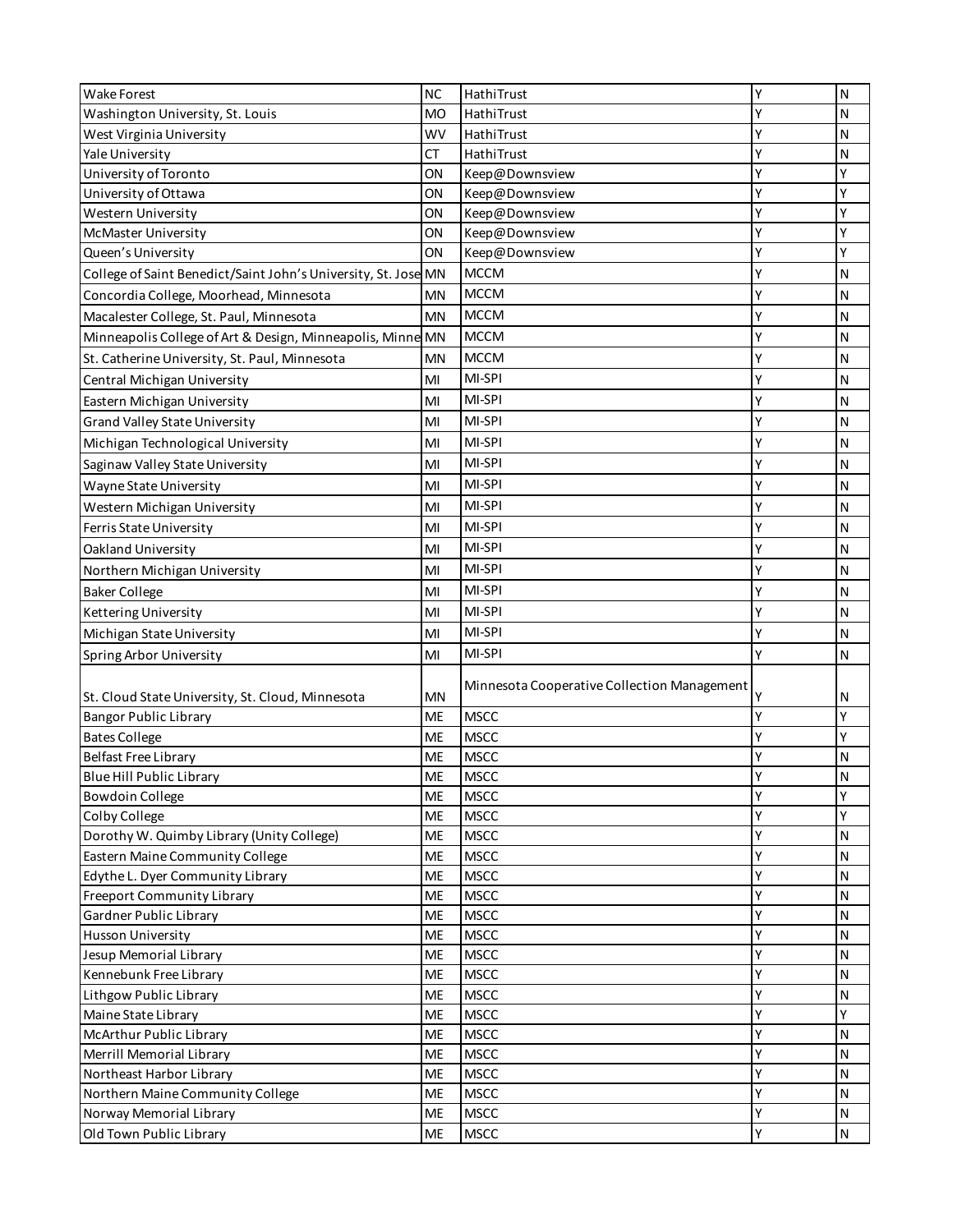| Patten Free Library                         | ME        | <b>MSCC</b>  | Υ | N            |
|---------------------------------------------|-----------|--------------|---|--------------|
| <b>Portland Public Library</b>              | ME        | <b>MSCC</b>  | Y | N            |
| Rice Public Library                         | ME        | <b>MSCC</b>  | Y | N            |
| Scarborough Public Library                  | <b>ME</b> | <b>MSCC</b>  | Υ | N            |
| Southern Maine Community College            | <b>ME</b> | <b>MSCC</b>  | Υ | N            |
| Southwest Harbor Public Library             | <b>ME</b> | <b>MSCC</b>  | Υ | N            |
| St Joseph's College                         | ME        | <b>MSCC</b>  | Υ | $\mathsf{N}$ |
| Thomas Memorial Library                     | ME        | <b>MSCC</b>  | Y | N            |
| Topsham Public Library                      | ME        | <b>MSCC</b>  | Υ | N            |
| University of Maine                         | <b>ME</b> | <b>MSCC</b>  | Y | Y            |
| <b>UMaine Augusta</b>                       | <b>ME</b> | <b>MSCC</b>  | Υ | $\mathsf{N}$ |
| UMaine Augusta Bangor                       | ME        | <b>MSCC</b>  | Y | N            |
| <b>UMaine Farmington</b>                    | <b>ME</b> | <b>MSCC</b>  | Y | N            |
| <b>UMaine Fort Kent</b>                     | ME        | <b>MSCC</b>  | Y | N            |
| UMaine Machias                              | <b>ME</b> | <b>MSCC</b>  | Υ | N            |
| UMaine Presque Isle                         | ME        | <b>MSCC</b>  | Υ | N            |
| University of Southern Maine                | ME        | <b>MSCC</b>  | Υ | Υ            |
| <b>Washington County Community College</b>  | <b>ME</b> | <b>MSCC</b>  | Y | $\mathsf{N}$ |
| Wells Public Library                        | ME        | <b>MSCC</b>  | Y | N            |
| Windham Public Library                      | ME        | <b>MSCC</b>  | Υ | N            |
| Witherle Memorial Library                   | ME        | <b>MSCC</b>  | Y | N            |
| Columbia University                         | NΥ        | ReCap        | Υ | N            |
| New York Public Library                     | <b>NY</b> | ReCap        | Y | N            |
| Princeton University                        | NJ        | ReCap        | Y | $\mathsf{N}$ |
| Harvard University                          | MA        | ReCap        | Y | N            |
| Abilene Christian University                | TX        | <b>SCELC</b> | Y | $\mathsf{N}$ |
| ArtCenter College of Design                 | CA        | <b>SCELC</b> | Υ | $\mathsf{N}$ |
| Azusa Pacific University                    | CA        | <b>SCELC</b> | Y | N            |
| California Baptist University               | CA        | <b>SCELC</b> | Y | N            |
| California College of the Arts              | CA        | <b>SCELC</b> | Y | N            |
| California Institute of Integral Studies    | CA        | <b>SCELC</b> | Υ | N            |
| California Lutheran University              | CA        | <b>SCELC</b> | Y | N            |
| California Institute of Technology          | CA        | <b>SCELC</b> | Y | N            |
| California State University Channel Islands | CA        | <b>SCELC</b> | Y | $\mathsf{N}$ |
| California State University East Bay        | CA        | <b>SCELC</b> | γ | N            |
| California State University Fullerton       | CA        | <b>SCELC</b> | Υ | $\mathsf{N}$ |
| California State University Long Beach      | CA        | <b>SCELC</b> | Υ | N            |
| California State University Monterey Bay    | CA        | <b>SCELC</b> | Y | $\mathsf{N}$ |
| California State University Sacramento      | CA        | <b>SCELC</b> | Υ | N            |
| Claremont Colleges Library                  | CA        | <b>SCELC</b> | Υ | N            |
| Dominican University of California          | CA        | <b>SCELC</b> | Y | $\mathsf{N}$ |
| Graduate Theological Union Library          | CA        | SCELC        | Y | N            |
| Hawaii Pacific University                   | HI        | SCELC        | Υ | $\mathsf{N}$ |
| <b>Holy Names University</b>                | CA        | SCELC        | Y | N            |
| Hope International University               | CA        | SCELC        | Υ | $\mathsf{N}$ |
| La Sierra University                        | CA        | <b>SCELC</b> | Υ | $\mathsf{N}$ |
| Loyola Marymount University                 | CA        | <b>SCELC</b> | Υ | $\mathsf{N}$ |
| Menlo College                               | CA        | <b>SCELC</b> | Y | N            |
| Mills College                               | CA        | <b>SCELC</b> | Y | $\mathsf{N}$ |
| Mount St. Mary's University                 | CA        | <b>SCELC</b> | Y | $\mathsf{N}$ |
| Occidental College                          | CA        | SCELC        | Y | $\mathsf{N}$ |
| Pepperdine University                       | CA        | SCELC        | Υ | ${\sf N}$    |
| Saint Mary's College of California          | CA        | SCELC        | Υ | $\mathsf{N}$ |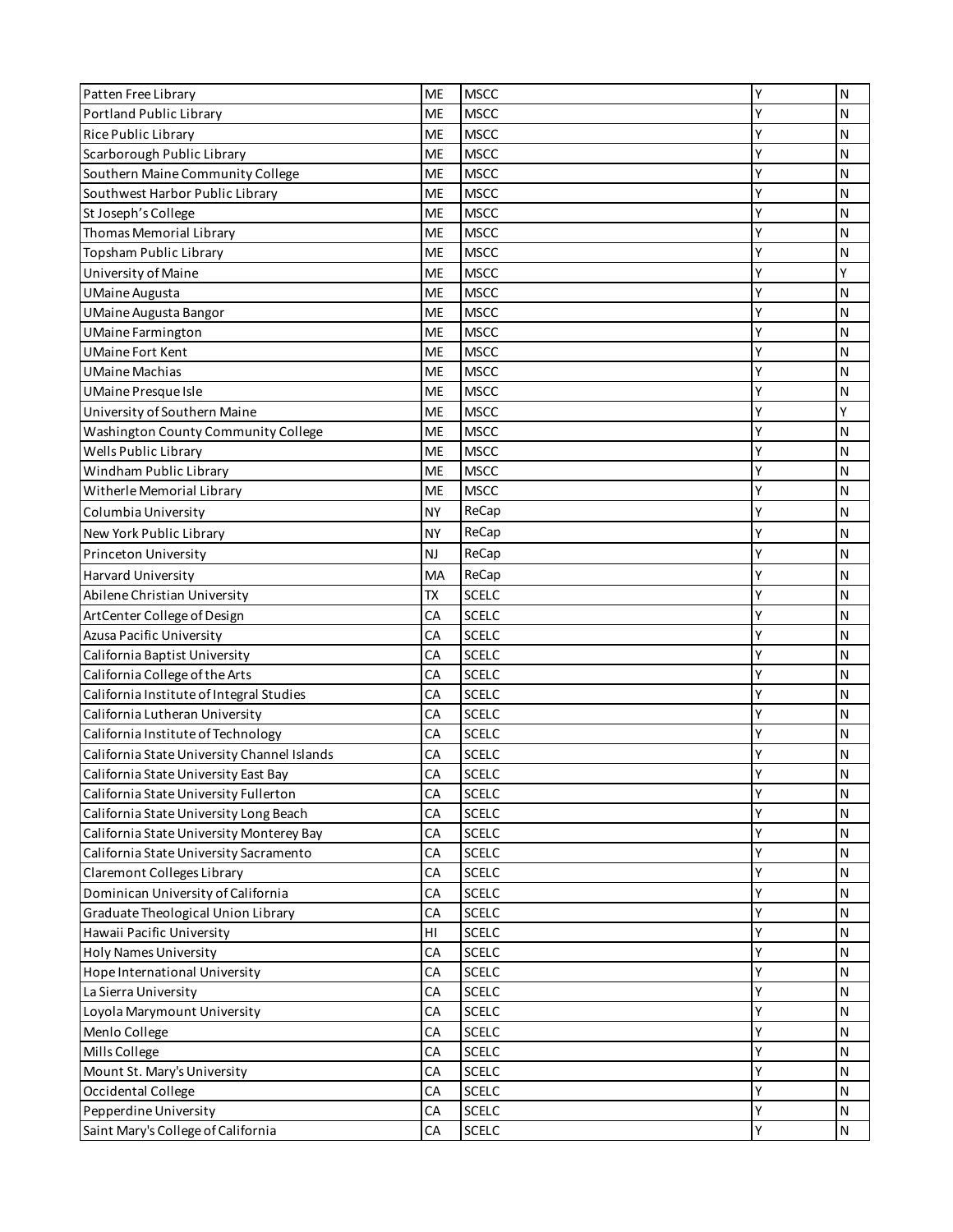| <b>Trinity University</b>                           | CA | <b>SCELC</b>           | Υ | N            |
|-----------------------------------------------------|----|------------------------|---|--------------|
| University of Redlands                              | CA | <b>SCELC</b>           | Y | Ν            |
| University of San Diego                             | CA | <b>SCELC</b>           | Y | N            |
| University of San Francisco                         | СA | <b>SCELC</b>           | Y | N            |
| University of Southern California                   | CA | <b>SCELC</b>           | Υ | N            |
| Whittier College                                    | CA | <b>SCELC</b>           | Y | N            |
| <b>UC Berkeley</b>                                  | CA | <b>UC Shared Print</b> | Y | $\mathsf{N}$ |
| <b>UC Davis</b>                                     | CA | <b>UC Shared Print</b> | Y | N            |
| UC Irvine                                           | CA | <b>UC Shared Print</b> | Y | $\mathsf{N}$ |
| <b>UCLA</b>                                         | CA | <b>UC Shared Print</b> | Y | Ν            |
| <b>UC Merced</b>                                    | CA | <b>UC Shared Print</b> | Y | $\mathsf{N}$ |
| <b>UC Riverside</b>                                 | CA | <b>UC Shared Print</b> | Y | N            |
| <b>UC San Diego</b>                                 | CA | <b>UC Shared Print</b> | Y | N            |
| <b>UC San Francisco</b>                             | CA | <b>UC Shared Print</b> | Y | Ν            |
| <b>UC Santa Barbara</b>                             | CA | <b>UC Shared Print</b> | Y | $\mathsf{N}$ |
| UC Northern Library Facility                        | CA | <b>UC Shared Print</b> | Y | N            |
| UC Southern Library Facility                        | CA | <b>UC Shared Print</b> | Y | N            |
| Appalachian College of Pharmacy                     | VA | <b>VIVA</b>            | N | Ν            |
| Appalachian School of Law                           | VA | <b>VIVA</b>            | Ν | N            |
| Averett University                                  | VA | <b>VIVA</b>            | N | N            |
| Blue Ridge Community College                        | VA | <b>VIVA</b>            | N | N            |
| <b>Bluefield College</b>                            | VA | <b>VIVA</b>            | N | N            |
| <b>Bridgewater College</b>                          | VA | <b>VIVA</b>            | Ν | $\mathsf{N}$ |
| Central Virginia Community College                  | VA | <b>VIVA</b>            | N | N            |
| Christendom College                                 | VA | <b>VIVA</b>            | N | $\mathsf{N}$ |
| Christopher Newport University                      | VA | <b>VIVA</b>            | N | Ν            |
| Dabney S. Lancaster Community College               | VA | <b>VIVA</b>            | Ν | $\mathsf{N}$ |
| Danville Community College                          | VA | <b>VIVA</b>            | N | N            |
| Divine Mercy University                             | VA | <b>VIVA</b>            | N | N            |
| Eastern Mennonite University                        | VA | <b>VIVA</b>            | N | Ν            |
| Eastern Shore Community College                     | VA | <b>VIVA</b>            | Ν | $\mathsf{N}$ |
| Eastern Virginia Medical School                     | VA | <b>VIVA</b>            | N | N            |
| Edward Via Virginia College of Osteopathic Medicine | VA | <b>VIVA</b>            | N | N            |
| <b>Emory and Henry College</b>                      | VA | <b>VIVA</b>            | N | N            |
| Ferrum College                                      | VA | <b>VIVA</b>            | N | $\mathsf{N}$ |
| George Mason University                             | VA | <b>VIVA</b>            | Υ | N            |
| Germanna Community College                          | VA | <b>VIVA</b>            | Υ | N            |
| Hampden-Sydney College                              | VA | <b>VIVA</b>            | N | N            |
| Hampton University                                  | VA | <b>VIVA</b>            | Ν | N            |
| <b>Hollins University</b>                           | VA | <b>VIVA</b>            | Ν | Ν            |
| Institute for Advanced Learning and Research        | VA | <b>VIVA</b>            | N | N            |
| J. Sargeant Reynolds Community College              | VA | <b>VIVA</b>            | Υ | N            |
| James Madison University                            | VA | <b>VIVA</b>            | Υ | ${\sf N}$    |
| John Tyler Community College                        | VA | <b>VIVA</b>            | N | $\mathsf{N}$ |
| Liberty University                                  | VA | <b>VIVA</b>            | Ν | $\mathsf{N}$ |
| Library of Virginia                                 | VA | <b>VIVA</b>            | Ν | Ν            |
| Longwood University                                 | VA | <b>VIVA</b>            | Ν | N            |
| Lord Fairfax Community College                      | VA | <b>VIVA</b>            | Ν | Ν            |
| Mary Baldwin University                             | VA | <b>VIVA</b>            | Ν | $\mathsf{N}$ |
| Marymount University                                | VA | <b>VIVA</b>            | Ν | N            |
| Mountain Empire Community College                   | VA | <b>VIVA</b>            | Υ | N            |
| New College Institute                               | VA | <b>VIVA</b>            | N | $\mathsf{N}$ |
| New River Community College                         | VA | <b>VIVA</b>            | N | ${\sf N}$    |
|                                                     |    |                        |   |              |